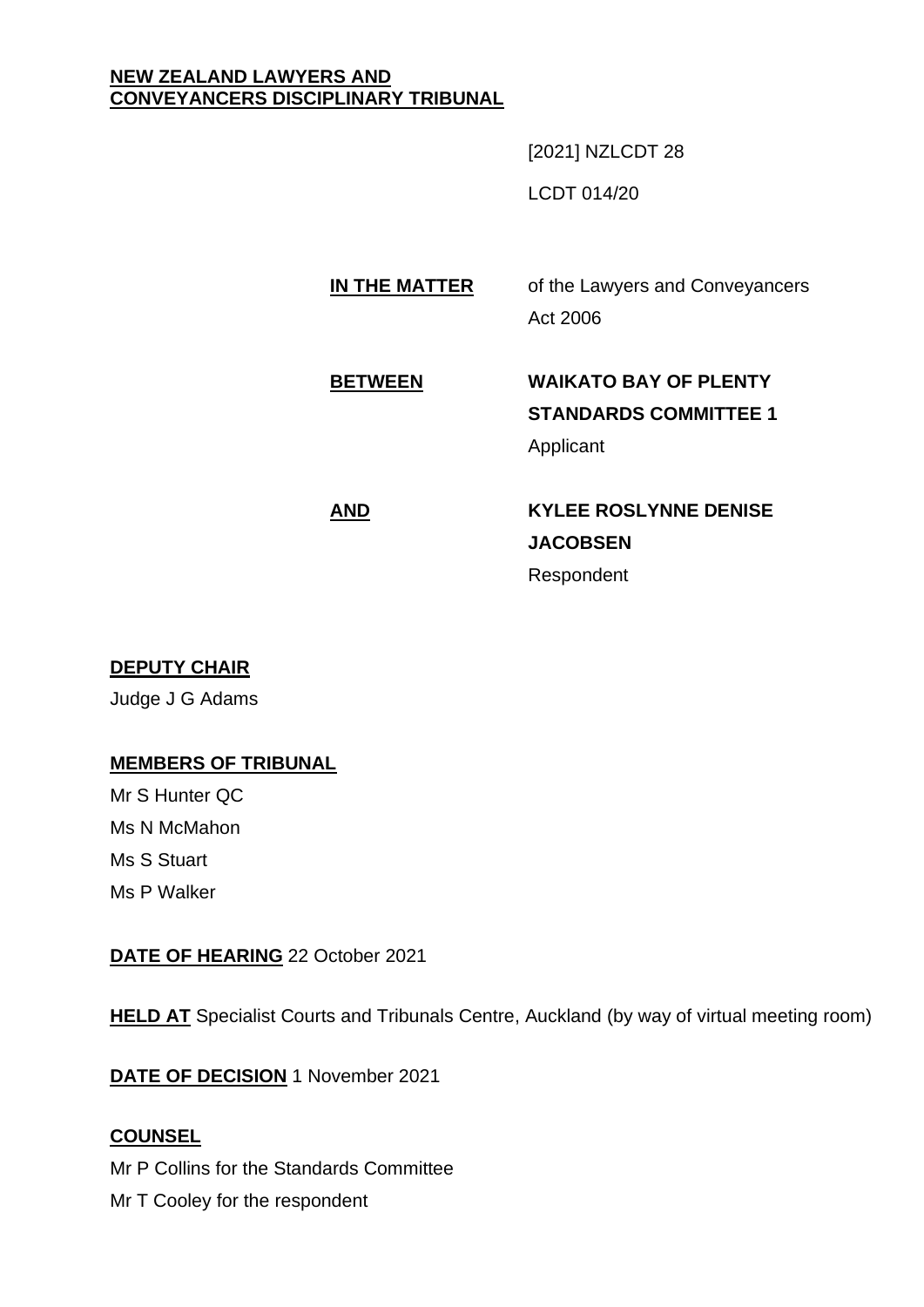#### **DECISION OF THE TRIBUNAL RE PENALTY**

#### *Introduction*

[1] Ms Jacobsen admitted two charges of misconduct and was found guilty of a third. All charges arise out of conveyancing transactions involving her mother to whom she was closely attached when the conveyancing was first undertaken. The charges respectively relate to:

- Acting in circumstances of conflict.
- Failing to act competently to protect her mother's interests (as a client).
- Engaging in misleading conduct. (Substantially, this amounted to promising to protect her mother's interests and failing to do so.)

[2] Full details of the facts are set out in Tribunal's liability decision of 25 May 2021.<sup>1</sup> In summary, when Ms Jacobsen first undertook the transactions, she seemed to be helping her mother out, but Ms Jacobsen had a conflict of interest. Ms Jacobsen's mother's sister decided to sell her one-fifth share in a holiday home in which Ms Jacobsen's mother owned the other four-fifths share. Ms Jacobsen's mother, who could not afford to buy out her sister's share, was unhappy and troubled about selling the property. Ms Jacobsen had happy memories of holidays in the property. What started as an intended rescue package led to neglect of Ms Jacobsen's mother's property interests, despite promises to protect those interests.

[3] The subject property was transferred to a company owned by Ms Jacobsen and her husband. Between June 2016 and March 2019, Ms Jacobsen's mother was seriously exposed as Ms Jacobsen borrowed additional money secured against the property which she used for her own purposes. Only when her mother engaged

<sup>1</sup> *Waikato Bay of Plenty Standards Committee 1 v Jacobsen* [2021] NZLCDT 18.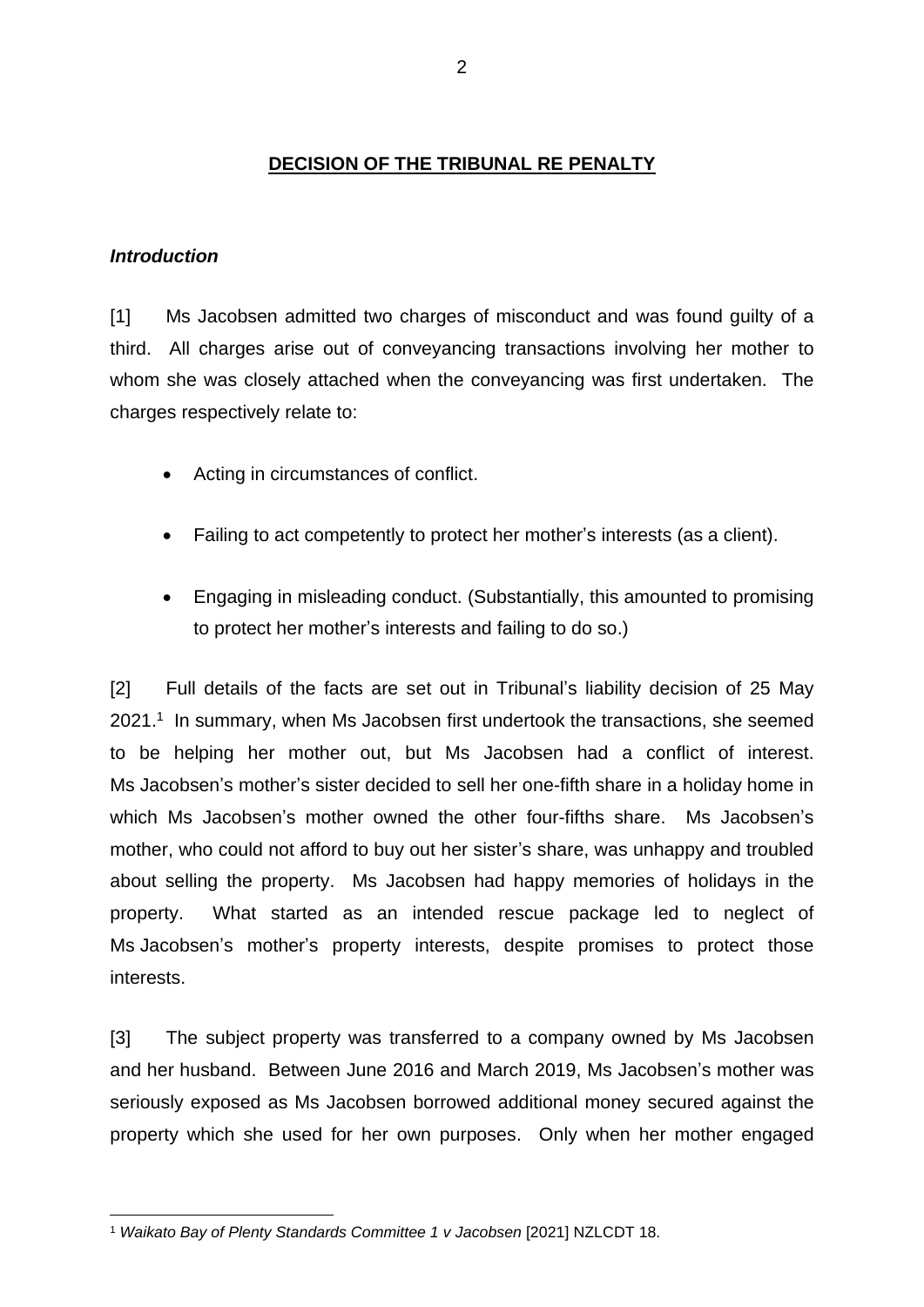independent lawyers did the matter get resolved. Luckily, the property had risen in value and her mother did not lose money.

[4] Although Ms Jacobsen and her mother (then independently advised) settled their issues with a confidential agreement, one of Ms Jacobsen's brothers brought this complaint. Ms Jacobsen's mother wrote to support her son's action. In terms of shifting family relationships, Ms Jacobsen has already suffered chastening lessons from her poor performance in this matter.

[5] The Standards Committee initially proposed that Ms Jacobsen should be suspended from practice for nine months but having considered the submissions of Mr Cooley, it revised its proposal to three months suspension. The opening proposition of nine months did not at first seem unreasonable compared with several apparently similar cases, but Mr Cooley's written submissions drew attention to salient distinguishing features. We commend the genuine fairness in the adjustment adopted by the Standards Committee. This matter was therefore presented at hearing by both parties within a fair and balanced range.

[6] We were greatly helped by the submissions of both counsel. Their submissions helped us situate and weigh Ms Jacobsen's shortcomings in this matter. They also helped us locate a penalty response that balanced the relevant factors. With that help, we readily reached consensus.

[7] Although there are three charges of misconduct, they arise out of the same set of circumstances. That is broadly so, even though Ms Jacobsen added to her original errors by borrowing more money secured over the property (without advising her mother) and by discussing the matter directly with her mother after her mother had instructed solicitors to represent her. We find that Ms Jacobsen did not present a risk to other clients or members of the public. She had a blind spot about this matter where she convinced herself she was assisting her mother but then took personal advantage from the arrangements.

[8] Ms Jacobsen, who has no previous disciplinary record, produced references that reflect well on her and her practice management. She is remorseful for her errors which placed her mother's property interests at risk for a time. We recognise her eventual acceptance of her misconduct. Although she admitted the first two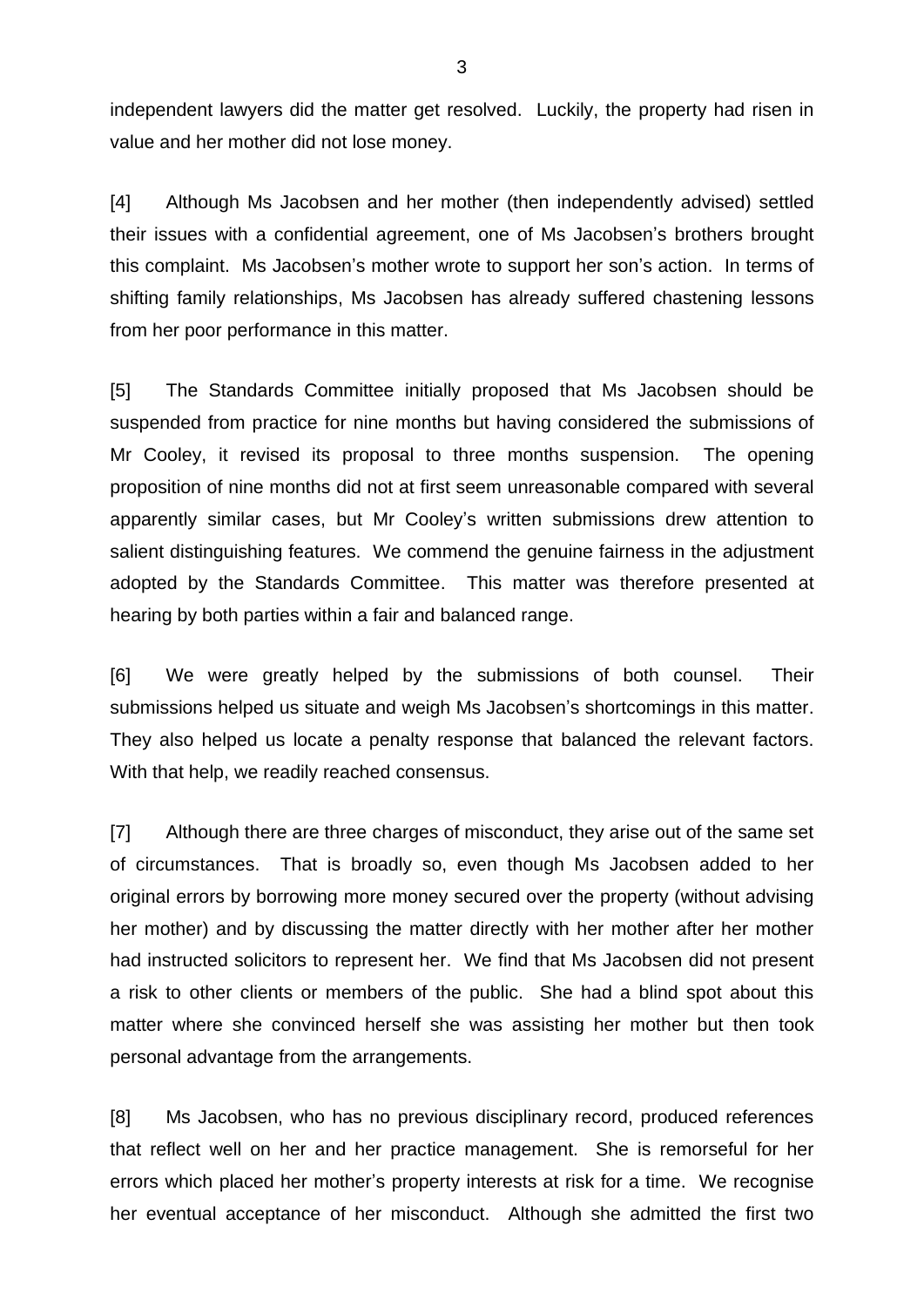charges late, her defence of the third charge was understandable, as Mr Cooley observes, because we took a more liberal interpretation of the charge than that advanced on her behalf.

[9] In order to promote public confidence in the profession and to send an appropriate message to other practitioners, we need to make orders that adequately mark Ms Jacobsen's failure to protect her mother's property interests. We find no need to go beyond that. We find that neither a fine nor a censure is called for in these circumstances. There are understandable features to her misconduct, however formally grievous, being Ms Jacobsen's inattention to her mother (as client) and helping herself to the finance she could raise against the property.

[10] The features noted in paragraphs [7] to [9] (above) situate this case at a markedly different pitch from cases like *Mason,<sup>2</sup> Johnson, <sup>3</sup> Williams,<sup>4</sup>* and *Woodward. <sup>5</sup>* We have no concern that Ms Jacobsen is likely to repeat this kind of misconduct. We do not find that the general public has been or is at risk. We see no need to take a penalty approach that would be ruinous to her.

[11] The penalty must be adequate to send an appropriate message to other lawyers and the general public but we are also obliged to impose the "least restrictive outcome": *Daniels.* Any period of suspension sends a message of strong disapprobation. We do not consider this isolated area of past blemish renders Ms Jacobsen unfit to continue to practise.

[12] Suspension poses significant stresses on Ms Jacobsen and others. Her husband is an employee. Other employees will be affected. These are inevitable consequences of suspension but, in fixing the term and positioning of suspension, we are cognisant of them. The orders requiring payment of costs will also have heavy effect.

<sup>2</sup> *Auckland Standards Committees 2 & 3 v Mason* [2019] NZLCDT 5.

<sup>3</sup> *Auckland Standards Committee 2 v Johnson* [2021] NZLCDT 19.

<sup>4</sup> *Canterbury Westland Standards Committee No.1 v Williams* [2020] NZLCDT 8.

<sup>5</sup> *Canterbury Westland Standards Committee 2 v Woodward* [2020] NZLCDT 9.

<sup>6</sup> *Daniels v Complaints Committee 2 of the Wellington District Law Society* [2011] 3 NZLR 850 at [22].